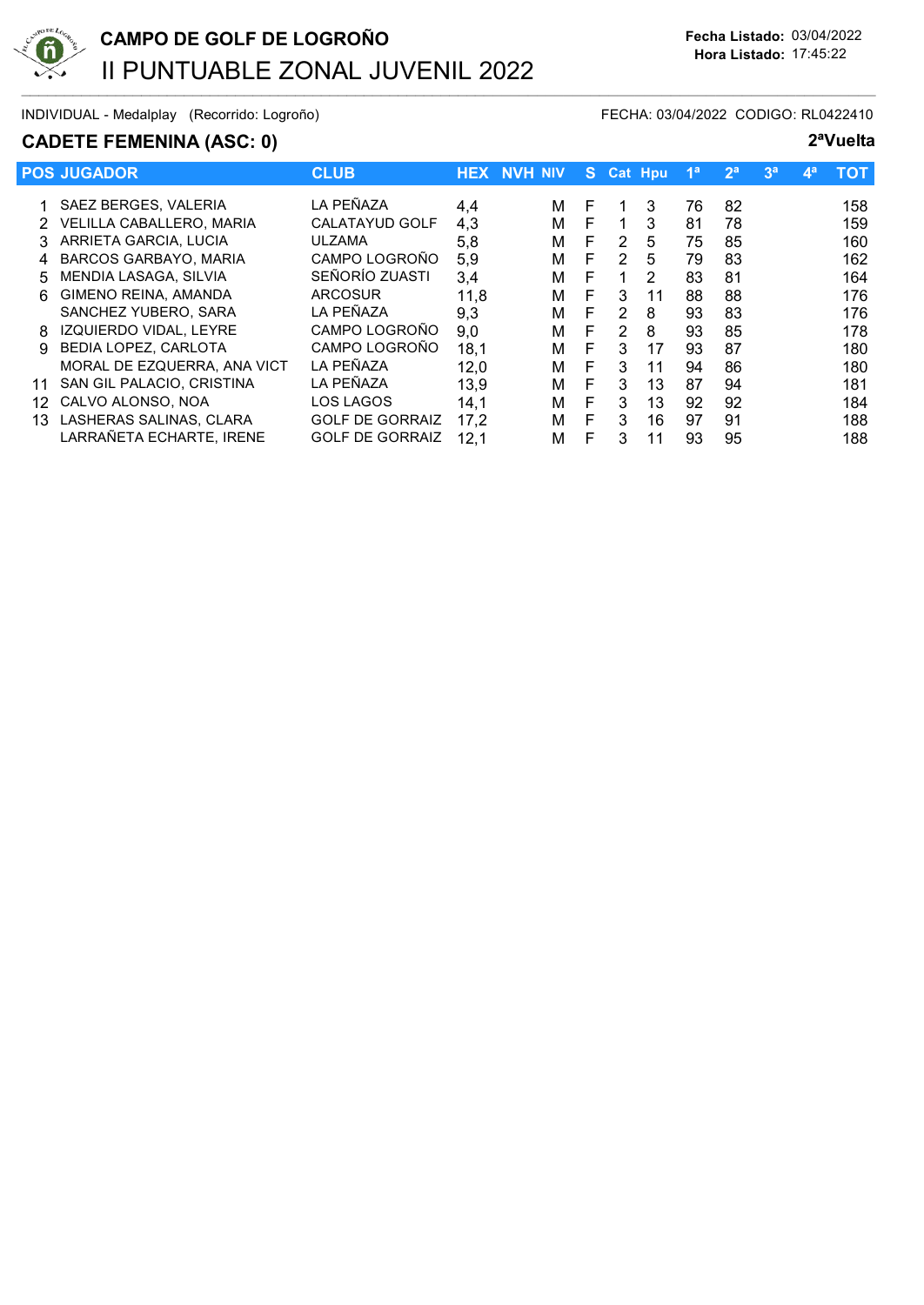

## CADETE MASCULINO (ASC: 0) 2<sup>a</sup>Vuelta

|     | <b>POS JUGADOR</b>              | <b>CLUB</b>            |        | <b>HEX NVH NIV</b> | S. |                | <b>Cat Hpu</b> | 1 <sup>a</sup> | 2 <sup>a</sup> | 3 <sup>a</sup> | $\mathbf{A}^{\mathbf{a}}$ | <b>TOT</b> |
|-----|---------------------------------|------------------------|--------|--------------------|----|----------------|----------------|----------------|----------------|----------------|---------------------------|------------|
|     | 1 HUALDE ZUÑIGA, JAIME          | <b>GOLF DE GORRAIZ</b> | 1,2    | м                  | м  |                |                | 74             | 75             |                |                           | 149        |
|     | ENGUITA ALONSO, IVAN            | <b>IDP BA ZARAGOZA</b> | $-1.0$ | м                  | м  |                | -1             | 73             | 77             |                |                           | 150        |
|     | ALEGRIA FRANCO, ALVARO          | <b>GOLF DE GORRAIZ</b> | 2.6    | м                  | м  |                | 2              | 77             | 78             |                |                           | 155        |
|     | SORDO MERINO, PABLO             | <b>CAMPO JUNQUERA</b>  | 4.9    | м                  | м  | 2              | 5              | 81             | 77             |                |                           | 158        |
| 5   | PALAIN DOMINGUEZ, MARIO         | <b>IDP BA ZARAGOZA</b> | 4.8    | м                  | м  | 2              | 5              | 80             | 80             |                |                           | 160        |
| 6   | MOURA NUÑEZ, DIEGO              | <b>GOLF SANTA MARI</b> | 9,7    | м                  | м  | 2              | 10             | 82             | 81             |                |                           | 163        |
|     | CIRAJAS CALVO, FERNANDO         | CLUB MATALEÑAS         | 5,2    | м                  | м  | $\overline{2}$ | 5              | 79             | 84             |                |                           | 163        |
| 8   | BRAVO DE ANTONIO, GONZALO       | CLUB MATALEÑAS         | 6,7    | м                  | м  | 2              | 7              | 89             | 77             |                |                           | 166        |
| 9   | <b>FALAGAN MARTINEZ, MATIAS</b> | <b>CAMPO ABRA PAS</b>  | 9,7    | м                  | м  | 2              | 10             | 87             | 83             |                |                           | 170        |
| 10  | PEREZ GALBETE, IGNACIO          | ULZAMA                 | 4,3    | м                  | м  |                | 4              | 87             | 86             |                |                           | 173        |
|     | AZAGRA GARCIA, CARLOS           | <b>IDP BA ZARAGOZA</b> | 9,5    | м                  | м  | 2              | 10             | 91             | 83             |                |                           | 174        |
| 12. | ROLDAN MARTINEZ, ANTONIO        | CLUB MATALEÑAS         | 3,0    | м                  | м  |                | 3              | 90             | 86             |                |                           | 176        |
|     | GUEZURAGA BERRAONDO, TELMO      | <b>GOLF DE GORRAIZ</b> | 2,9    | м                  | м  |                | 3              | 83             | 93             |                |                           | 176        |
| 14  | ARREBOLA GARCIA, JUAN           | CLUB MATALEÑAS         | 8,3    | м                  | м  | 2              | 9              | 95             | 83             |                |                           | 178        |
| 15  | SETUAIN IRUJO, JUAN             | ULZAMA                 | 11,9   | м                  | М  | 3              | 13             | 101            | 83             |                |                           | 184        |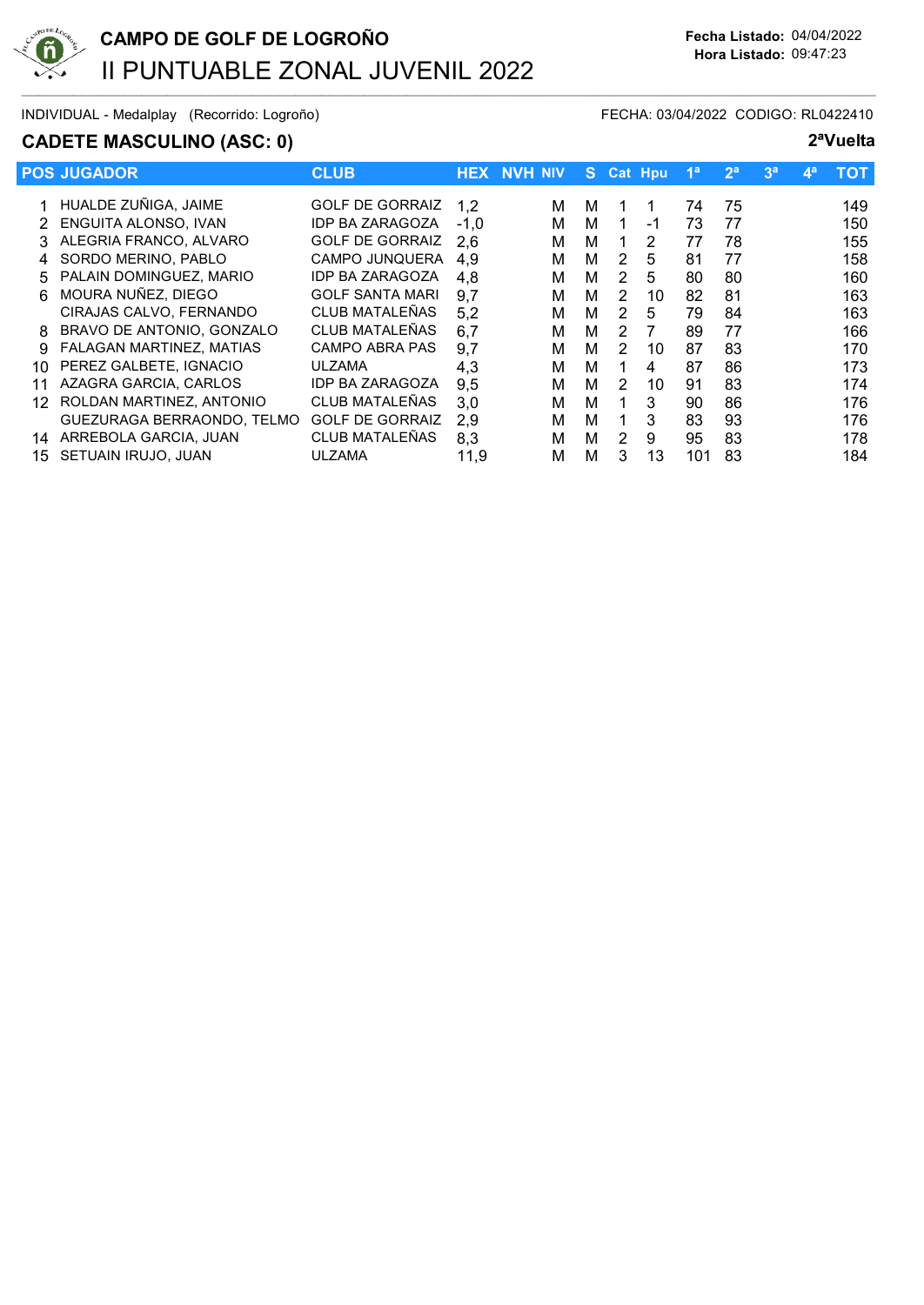

# INFANTIL FEMENINO (ASC: 0) 2ªVuelta

|    | <b>POS JUGADOR</b>                          | <b>CLUB</b>            | <b>HEX</b> | . NVH NIV |   | S. |   | <b>Cat Hpu</b> | 1 <sup>a</sup> | 2 <sup>a</sup> | 3 <sup>a</sup> | $\mathbf{A}^{\mathbf{a}}$ | тот |
|----|---------------------------------------------|------------------------|------------|-----------|---|----|---|----------------|----------------|----------------|----------------|---------------------------|-----|
|    | <b>GORGEES BAETA, LAURA</b>                 | <b>IDP BA ZARAGOZA</b> | 4.1        |           | м | F  |   | 3              | 79             | 78             |                |                           | 157 |
| 2. | GONZALEZ HERNANDEZ, AROA                    | <b>GOLF DE GORRAIZ</b> | 5.1        |           | М | F  | 2 | 4              | 82             | 78             |                |                           | 160 |
|    |                                             |                        |            |           |   |    |   |                |                |                |                |                           |     |
|    | 3 VALLS ALESANCO, CLARA                     | CAMPO LOGROÑO          | 8.0        |           | М | F  | 2 |                | 85             | 77             |                |                           | 162 |
|    | 4 MOURA NUÑEZ, EVA                          | <b>GOLF SANTA MARI</b> | 7.7        |           | м | F  | 2 |                | 83             | 82             |                |                           | 165 |
|    | 5 GONZALEZ ORTEGA, INES                     | CAMPO JUNQUERA         | 8.9        |           | м | F. | 2 | 8              | 80             | 88             |                |                           | 168 |
|    | 6 SATURIO HORNILLOS, LOLA                   | <b>CAMPO ABRA PAS</b>  | 13.4       |           | М | F  | 3 | 12             | 84             | 86             |                |                           | 170 |
|    | GUEZURAGA BERRAONDO, MARINA GOLF DE GORRAIZ |                        | 7.9        |           | М | F  | 2 |                | 84             | 87             |                |                           | 171 |
| 8  | MARTINEZ NAVARRO, MARIA                     | <b>GOLF SANTA MARI</b> | 16.6       |           | м | F  | 3 | 16             | 86             | 88             |                |                           | 174 |
| 9. | AGUERO IBAÑEZ, MARIA                        | <b>CAMPO JUNQUERA</b>  | 14.1       |           | м | F  | 3 | 13             | 88             | 87             |                |                           | 175 |
| 10 | ROJO MUÑIZ, CARLOTA                         | LA PEÑAZA              | 21,3       |           | м | F  | 4 | 20             | 95             | 92             |                |                           | 187 |
|    | RODRIGUEZ SANZ, MANUELA                     | LA PEÑAZA              | 15,2       |           | м | F  | 3 | 14             | 103            | 87             |                |                           | 190 |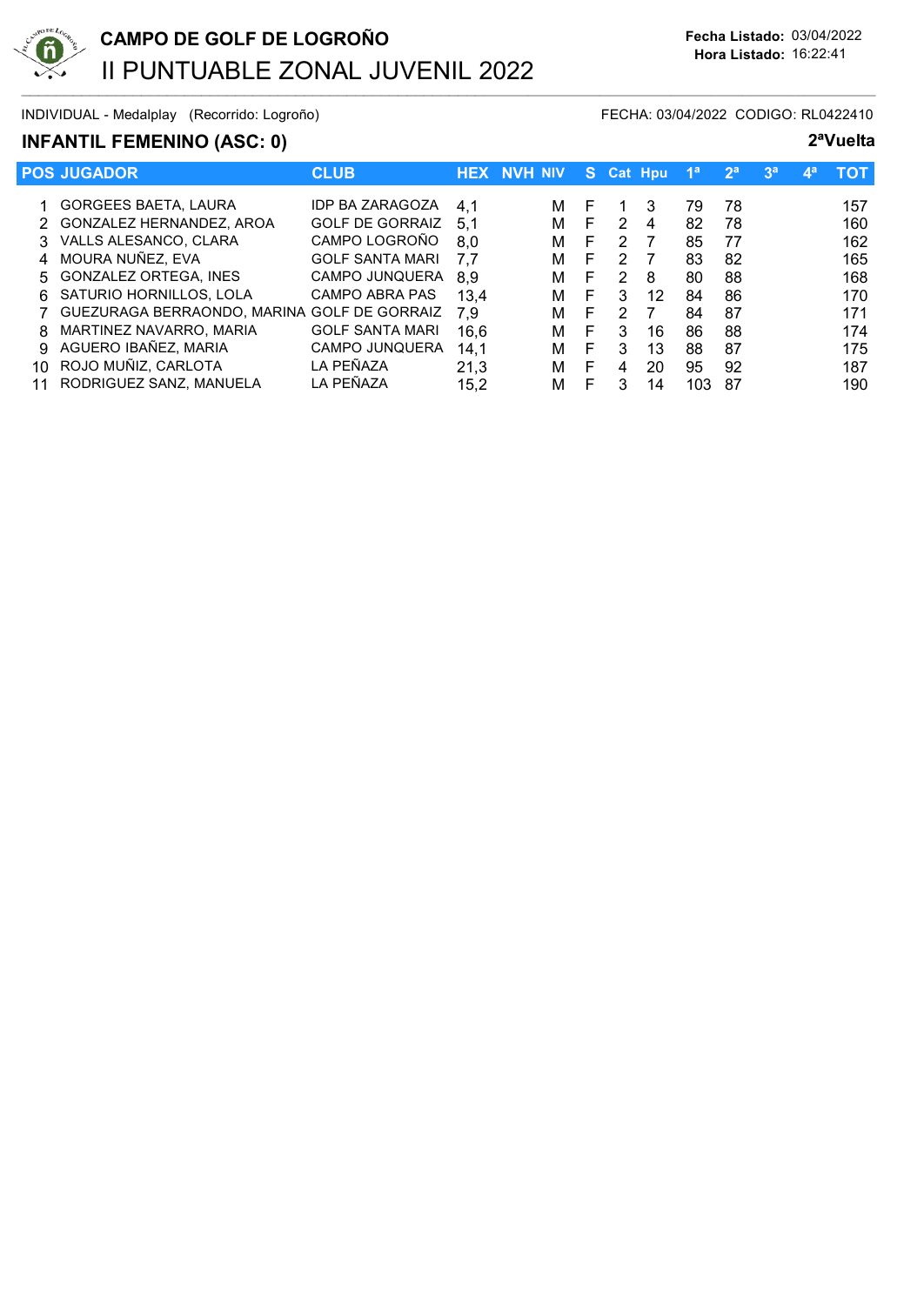

### INFANTIL MASCULINA (ASC: 0) 2ªVuelta

|    | <b>POS JUGADOR</b>          | <b>CLUB</b>            |      | <b>HEX NVH NIV</b> |   |               | S Cat Hpu | 1 <sup>a</sup> | 2 <sup>a</sup> | 3 <sup>a</sup> | $\mathbf{A}^{\mathbf{a}}$ | <b>TOT</b> |
|----|-----------------------------|------------------------|------|--------------------|---|---------------|-----------|----------------|----------------|----------------|---------------------------|------------|
|    | 1 SALAS LOPEZ, JOSE ANTONIO | <b>GOLF SANTA MARI</b> | 4,4  | м                  | м |               | 4         | 73             | 82             |                |                           | 155        |
|    | SAL PRIETO, ALEJANDRO       | CAMPO ABRA PAS         | 6.5  | М                  | м | 2             |           | 78             | 81             |                |                           | 159        |
|    | CARRILLO ODRIOZOLA, GONZALO | <b>IDP BA ZARAGOZA</b> | 8,7  | м                  | м | 2             | 9         | 80             | 80             |                |                           | 160        |
| 4  | LAHOZ CASAREJOS, MARIO      | LOS LAGOS              | 7,0  | М                  | м | 2             | 7         | 79             | 87             |                |                           | 166        |
| 5. | BERMEJO BERASTEGUI, JON     | ULZAMA                 | 12,1 | М                  | м | 3             | 13        | 87             | 81             |                |                           | 168        |
|    | COMIN ALVARO, ADRIAN        | <b>CALATAYUD GOLF</b>  | 11,1 | М                  | м | 2             | 12        | 84             | 84             |                |                           | 168        |
|    | DELGADO MEDRANO, PABLO      | CAMPO LOGROÑO          | 12,3 | М                  | м | 3             | 13        | 89             | 84             |                |                           | 173        |
| 8  | FALAGAN MARTINEZ, BRUNO     | CAMPO ABRA PAS         | 12,9 | М                  | м | 3             | 14        | 91             | 84             |                |                           | 175        |
| 9  | PLAZA PEREZ. JUAN           | <b>GOLF DE GORRAIZ</b> | 6.5  | М                  | м | $\mathcal{P}$ | 7         | 93             | 86             |                |                           | 179        |
| 10 | <b>REMIRO BERGES, IAN</b>   | LOS LAGOS              | 15,9 | м                  | м | 3             | 17        | 90             | 95             |                |                           | 185        |
| 11 | PAJARES SEGURA, GONZALO     | <b>GOLF DE GORRAIZ</b> | 14,8 | М                  | м | 3             | 16        | 92             | 97             |                |                           | 189        |
| 12 | SANCHEZ GRACIA, MATIAS      | <b>GOLF DE GORRAIZ</b> | 16,2 | М                  | м | 3             | 17        | 99             | 98             |                |                           | 197        |
| 13 | LARRAÑETA ECHARTE, JOHN     | <b>GOLF DE GORRAIZ</b> | 16,6 | М                  | м | 3             | 18        | 100            | 100            |                |                           | 200        |
| 14 | RUBIO GONZALEZ, NICOLAS     | RIOJA ALTA             | 25,4 | М                  | м | 4             | 27        | 96             | 106            |                |                           | 202        |
| 15 | LAIBARRA FERNANDEZ. GONZALO | PEDREÑA                | 28,3 | М                  | М | 5             | 30        | 105            | 103            |                |                           | 208        |
|    |                             |                        |      |                    |   |               |           |                |                |                |                           |            |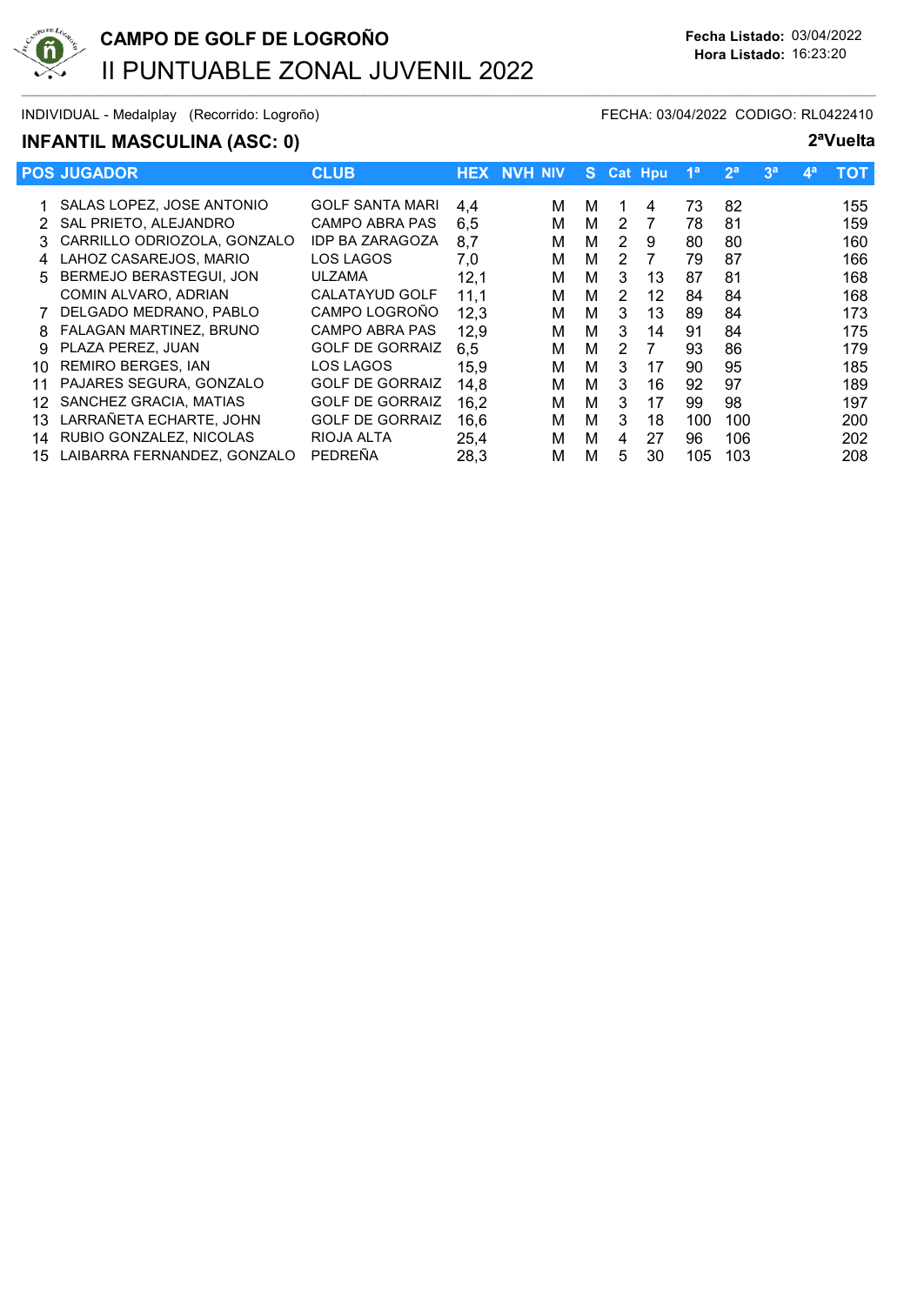

### ALEVIN FEMENINO (ASC: 0) 2<sup>a</sup>Vuelta

| <b>POS JUGADOR</b>           | <b>CLUB</b>            |      | HEX NVH NIV' |    |   | S Cat Hpu | 1 <sup>a</sup> | 2 <sup>a</sup> | 3 <sup>a</sup> | гот |
|------------------------------|------------------------|------|--------------|----|---|-----------|----------------|----------------|----------------|-----|
| 1 HERRAN BERRAONDO, AROA ANE | <b>GOLF DE GORRAIZ</b> | 7.4  | M            | F. |   | -6        | 87             | 83             |                | 170 |
| 2 GRACIA FONDEVILA, MARTINA  | LA PEÑAZA              | 16,1 | м            | F  | 3 | 15        | 91             | 86             |                | 177 |
| 3 GONZALEZ ORTEGA, LUCIA     | <b>CAMPO JUNQUERA</b>  | 11,9 | м            | F. | 3 | 11        | 91             | 91             |                | 182 |
| 4 LAVADO ESCRIBANO, CLAUDIA  | LOS LAGOS              | 20.5 | м            | F. | 4 | 20        | 90             | 94             |                | 184 |
| 5 CARRILLO ODRIOZOLA, ELENA  | LA PEÑAZA              | 17,8 | м            | E. | 3 | 17        | 100            | -91            |                | 191 |
| 6 PEREZ MARTINEZ, JUDITH     | <b>SOJUELA</b>         | 19,6 | м            | E  | 4 | 19        | 101            | 98             |                | 199 |
| 7 LAVADO ESCRIBANO, SOFIA    | LOS LAGOS              | 25,5 | м            |    |   | 25        | 19             | 105            |                | 224 |